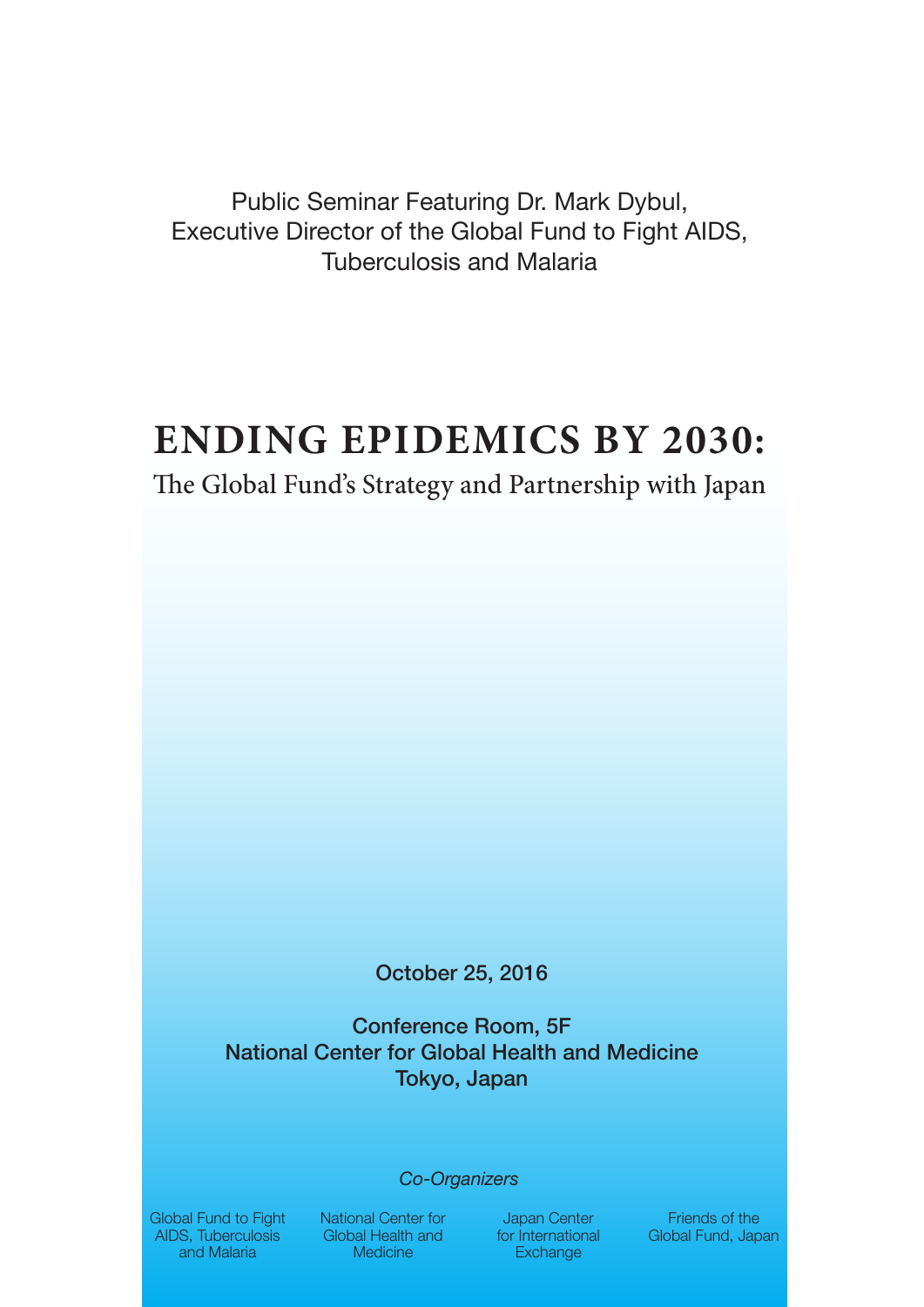Last month, on September 17, world leaders announced a commitment of more than US\$12.9 billion for the next three years to the Global Fund to Fight AIDS, Tuberculosis and Malaria (the Global Fund) at the Fifth Replenishment Conference in Montreal, Canada. These commitments represent a major milestone in the fight to end the epidemics of HIV, tuberculosis, and malaria and are expected to contribute significantly to achieving the Sustainable Development Goals (SDGs). Japan is a major donor to the Global Fund, and it announced its new pledge of US\$800 million to the Global Fund a week prior to the G7 Ise-Shima Summit in May of this year. This was preceded by Japan's hosting of the Global Fund Fifth Replenishment Preparatory Meeting in December 2015, where representatives from government, the private sector, international organizations, NGOs, and research organizations discussed the results of the Global Fund's work to date and assessed the needs for the next three year cycle (2017–2019) in the fight against the three diseases. Through these and other efforts, Japan has been demonstrating its leadership in the field of global health to end epidemics and promote access to basic health services and universal health coverage (UHC).

In conjunction with a visit to Japan by the Global Fund's executive director, Dr. Mark Dybul, the Global Fund, the National Center for Global Health and Medicine, the Japan Center for International Exchange (JCIE), and Friends of the Global Fund, Japan (FGFJ) are co-organizing a seminar on the Global Fund's strategy to end the epidemics by 2030. This seminar will explain the Global Fund's approach to innovative investing for maximum impact and will discuss the roles of the Global Fund and how the partnership between the Global Fund and Japan could be further reinforced.

#### **Goal and Objectives:**

The overarching goal of the seminar is to exchange views on the Global Fund's strategy to end the epidemics and discuss ways to further strengthen the partnership between the Global Fund and Japan. More specifically, the seminar will aim to achieve the following objectives:

- 1. Present the Global Fund's strategy to end the epidemics by 2030;
- 2. Provide concrete examples of Japan's best practices in fighting HIV/AIDS, tuberculosis, and malaria, as well as in investing in health systems strengthening to achieve UHC;
- 3. Present and discuss Japan's comparative advantages in contributing to ending epidemics based on its own experience and successes; and
- 4. Discuss ways to reinforce the partnership between the Global Fund and Japan and develop concrete action points for fostering this partnership in order to deliver results.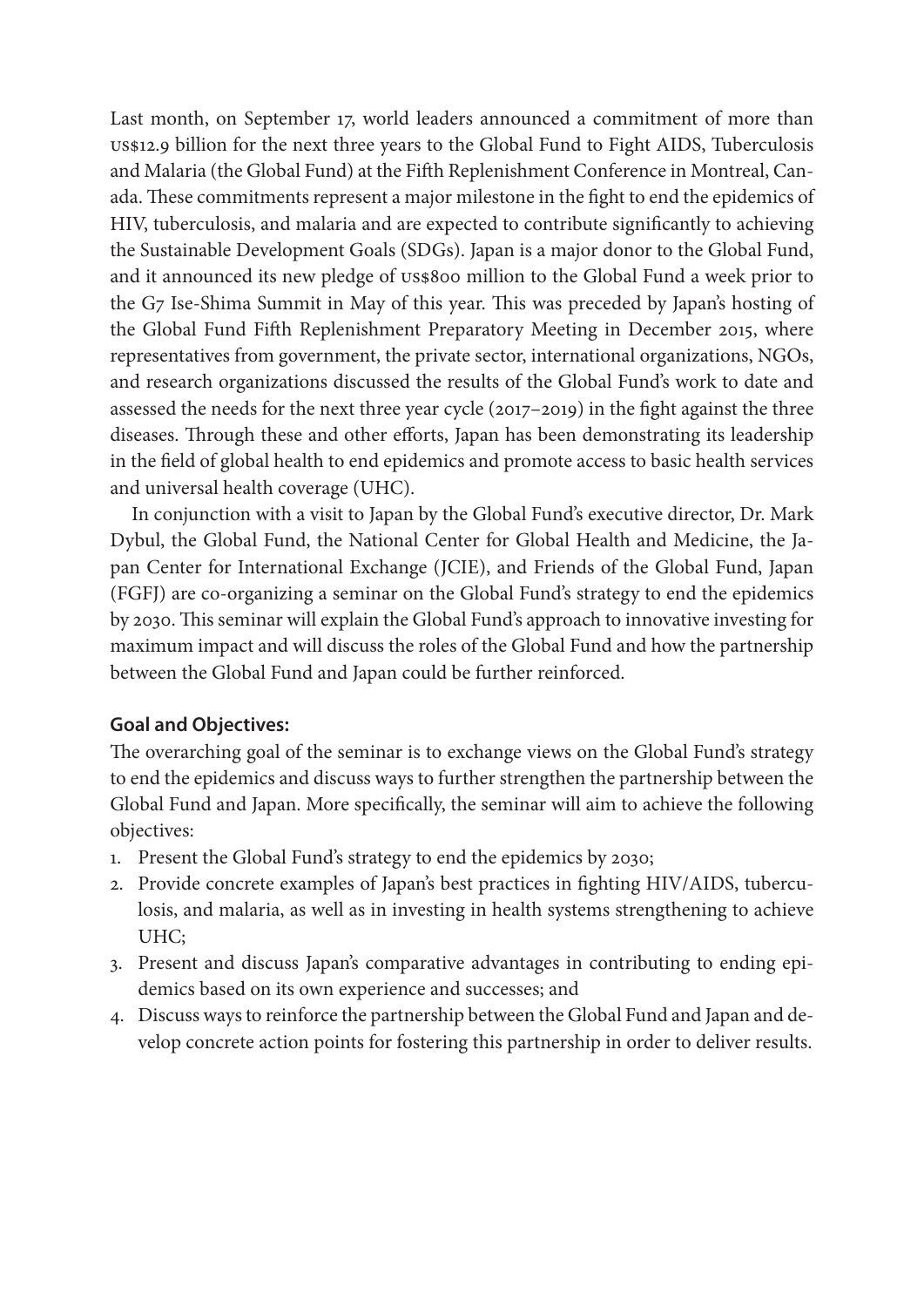# **ENDING EPIDEMICS BY 2030:**

The Global Fund's Strategy and Partnership with Japan

October 25, 2016

Conference Room, 5F National Center for Global Health and Medicine Tokyo, Japan

# **13:30-14:00 Introduction**

Satoko Itoh, *Managing Director and Chief Program Officer, Japan Center for International Exchange (JCIE); Assistant Director, Friends of the Global Fund, Japan (FGFJ)* [EMCEE]

#### **Opening Remarks**

Masato Kasuga, *President, National Center for Global Health and Medicine (NCGM)*

#### **Keynote Speech**

Mark Dybul, *Executive Director, Global Fund to Fight AIDS, Tuberculosis and Malaria (The Global Fund)*

#### **14:00-15:30 Panel Discussion**

MODERATOR:

Osamu Kunii, *Head, Strategy, Investment & Impact Division, The Global Fund*

PANEL:

Mark Dybul, *Executive Director, The Global Fund*

- Reiko Hayashi, *Director, Department of International Research and Cooperation, National Institute of Population and Social Security Research*
- Nobukatsu Ishikawa, *Director, Research Institute of Tuberculosis, Japan Anti-Tuberculosis Association (JATA)*
- Hiroki Nakatani, *Professor, Global Initiatives, Keio University*
- Ikuma Nozaki, *Bureau of International Health Cooperation, NCGM; Advisor for Infectious Disease Control and Laboratory Service in Myanmar*
- Ikuo Takizawa, *Deputy Director General, and Group Director for Health 1, Human Development Department, Japan International Cooperation Agency (JICA)*

Discussion

#### **15:30 Closing Remarks** Akio Okawara, *President and CEO, JCIE; Director, FGFJ*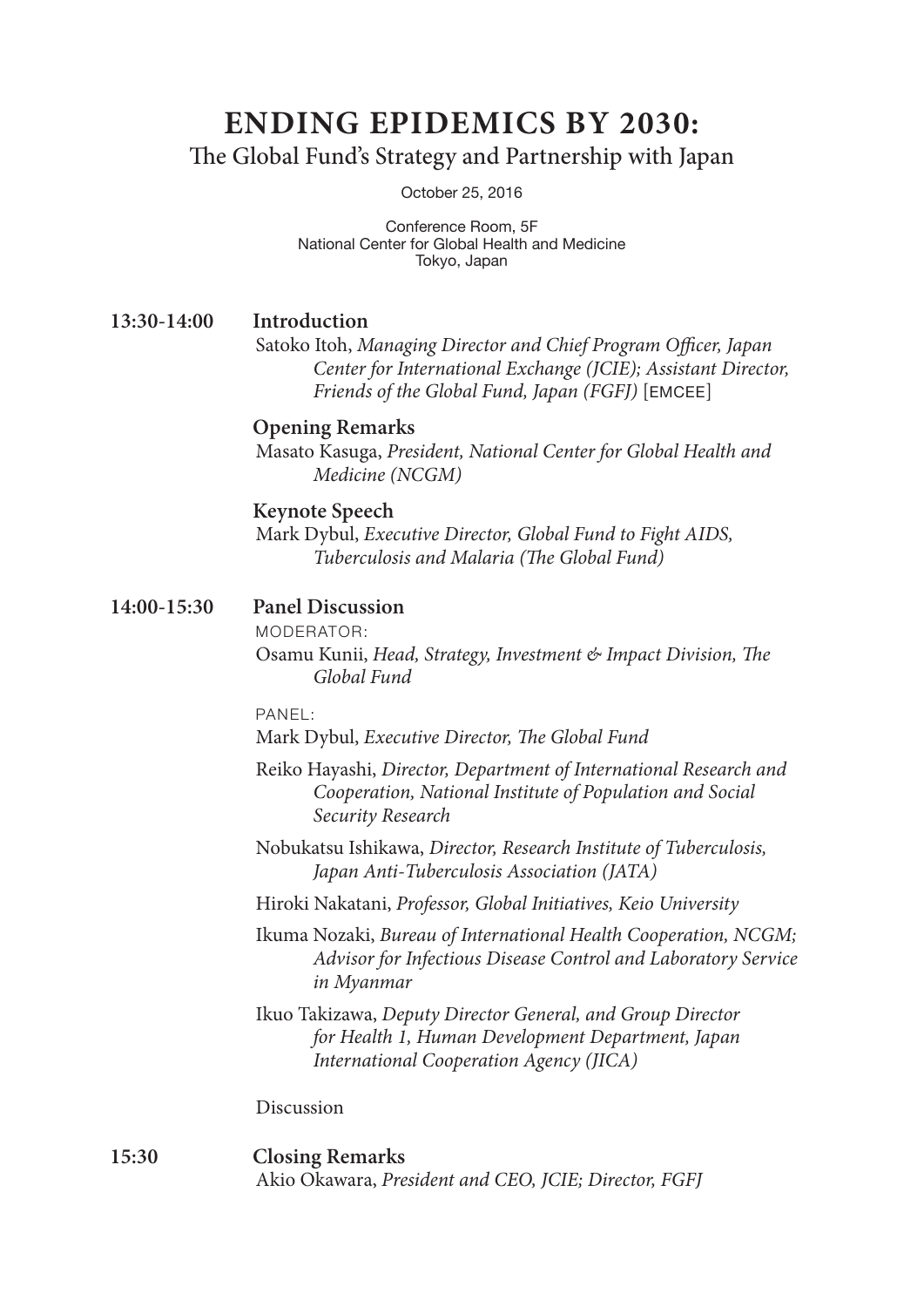# OPENING REMARKS

#### **Masato KASUGA**

President, National Center for Global Health and Medicine



Masato Kasuga has been the president of the NCGM since 2012, before which he served as the director-general of its research institute (2010–2012). He has taught at the University of Tokyo Faculty of Medicine and the Kobe University School of Medicine, specializing in the fields of diabetes, metabolism, and endocrinology. Trained as a doctor, he completed his MD at the University of Tokyo in 1973. Dr. Kasuga has received numerous distinguished awards in the medical field, having been recognized by the Japan Endocrine Society, British Biochemical Society, Japan Diabetes Society, Takeda Science Foundation, and the European Association for the Study of Diabetes, among others. He is on the editorial board of professional journals and is an active member in various organizations, including the Japan Diabetes Society, Japan Endocrine Society, and Japanese Society of Internal Medicine.

# KEYNOTE SPEECH

### **Mark DYBUL** Executive Director, The Global Fund



Mark Dybul has worked on HIV and public health for more than 25 years as a clinician, scientist, teacher, and administrator. After graduating from Georgetown Medical School in Washington DC, Dr. Dybul joined the National Institute of Allergy and Infectious Diseases, where he conducted basic and clinical studies on HIV virology, immunology, and treatment optimization, including the first randomized, controlled trial with combination antiretroviral therapy in Africa.

Dr. Dybul became a founding architect and driving force in the formation of the President's Emergency Plan for AIDS Relief, better known as PEPFAR. After serving as chief medical officer, assistant, deputy, and acting director, he was appointed as its leader in 2006, becoming US Global AIDS Coordinator, with the rank of Ambassador at the level of Assistant Secretary of State. He served until early 2009.

Before coming to the Global Fund, Dr. Dybul was co-director of the Global Health Law Program at the O'Neill Institute for National and Global Health Law at Georgetown University, where he was also a distinguished scholar. Dr. Dybul has written extensively in scientific and policy literature, and has received several honorary degrees and awards.

# PANEL DISCUSSION

#### **Osamu KUNII**

Head, Strategy, Investment & Impact Division, The Global Fund



Osamu Kunii has more than 25 years of experience in global health and development in over 100 countries. Born and raised in Japan, he received his medical degree from Jichi Medical University, his master of public health degree from the Harvard School of Public Health, and his doctoral degree from the University of Tokyo.

Initially engaged in emergency medical relief, he is the co-founder and deputy representative of an international medical NGO called the Association of Medical Doctors of Asia. He has worked at the International Cooperation Bureau of the International Medical Centre of Japan (the current NCGM) as a doctor for emergency relief, project planning, implementation, evaluation, and research in the fields of infectious disease control, primary healthcare, maternal and child health, and health system strengthening, especially through JICA. He taught at the University of Tokyo, Graduate School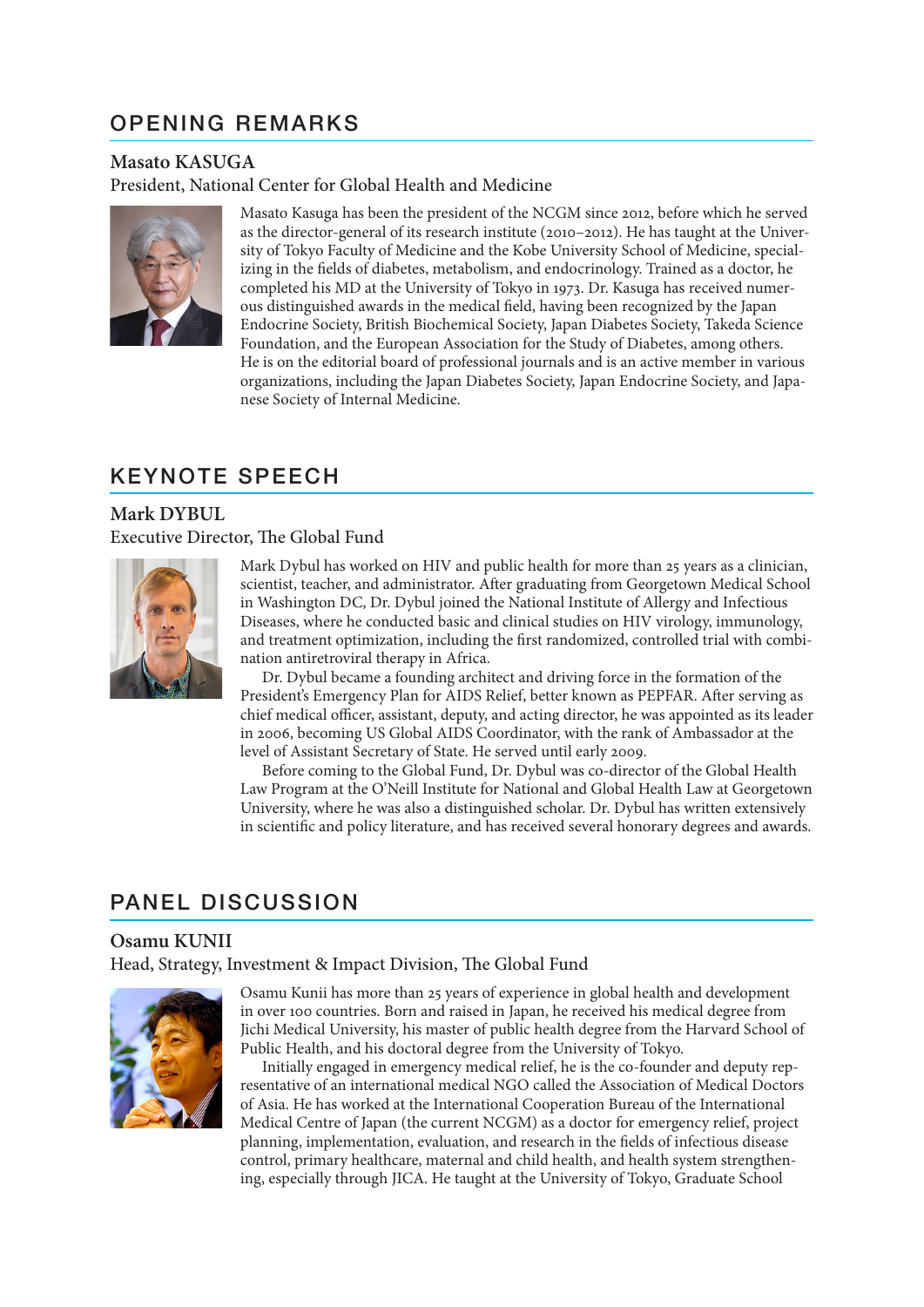of Medicine, then joined the Ministry of Foreign Affair as deputy director of the Aid Planning Division (2001–2004) and later the Research Institute of Tropical Medicine at Nagasaki University as professor of global health (2004–2006). From 2006, he served as senior health strategy advisor at UNICEF headquarters in New York, engaged in maternal and child health policy and strategy development at the global and country levels. He then moved to country offices of UNICEF—working for three years in Myanmar as chief of the Health and Nutrition Programme and three years in the Somalia Support Centre as chief of Child Survival and Development—before assuming his current position in 2013.

#### **Reiko HAYASHI**

Director, Department of International Research and Cooperation, National Institute of Population and Social Security Research



Reiko Hayashi has served as the director of the Department of International Research and Cooperation at the National Institute of Population and Social Security Research (Japan) since April 2012. Prior to assuming this position, she served in Senegal as technical advisor to the Minister of Health (2008–2011), as an expert on the development of community health workers in the Project for Development of Human Resources in Health (2002–2003), and in other projects concerning population and health in various countries, notably French-speaking African countries. She is a regular member of the Japanese delegation to the UN Commission on Population and Development and also a member of the Advisory Panel on Global Health of the Ministry of Health, Labour and Welfare, Japan. Her research topics cover health and population development, with a current focus on global aging and the international migration of care personnel. She holds a PhD in policy studies from the National Graduate Institute for Policy Studies, Japan.

#### **Nobukatsu ISHIKAWA** Director, Research Institute of Tuberculosis, Japan Anti-Tuberculosis Association



Nobukatsu Ishikawa is director of the Research Institute of Tuberculosis, which falls under the Japan Anti-Tuberculosis Association (JATA). He worked in Bangladesh (1978–1986) under the Japan Overseas Christian Medical Cooperative Service (JOCS) as a community health consultant to NGOs, including BRAC and NATAB, engaged in the promotion of primary healthcare and TB control. He developed a model of communitybased TB care with Bangladesh's National Tuberculosis Control Program and local NGOs. Since 1986, he has been working as a short-term expert for TB control through WHO, JICA, or JATA in several countries, including Bangladesh, Solomon Islands, the Philippines, Thailand, Nepal, Cambodia, Myanmar, Afghanistan, Pakistan, and Zambia. He graduated from the University of Tokyo School of Medicine in 1967, then completed his MSc in social medicine at the London School of Hygiene and Tropical Medicine in 1976 and his PhD at the University of Tokyo in 2000. He has authored numerous articles and publications on TB and community health.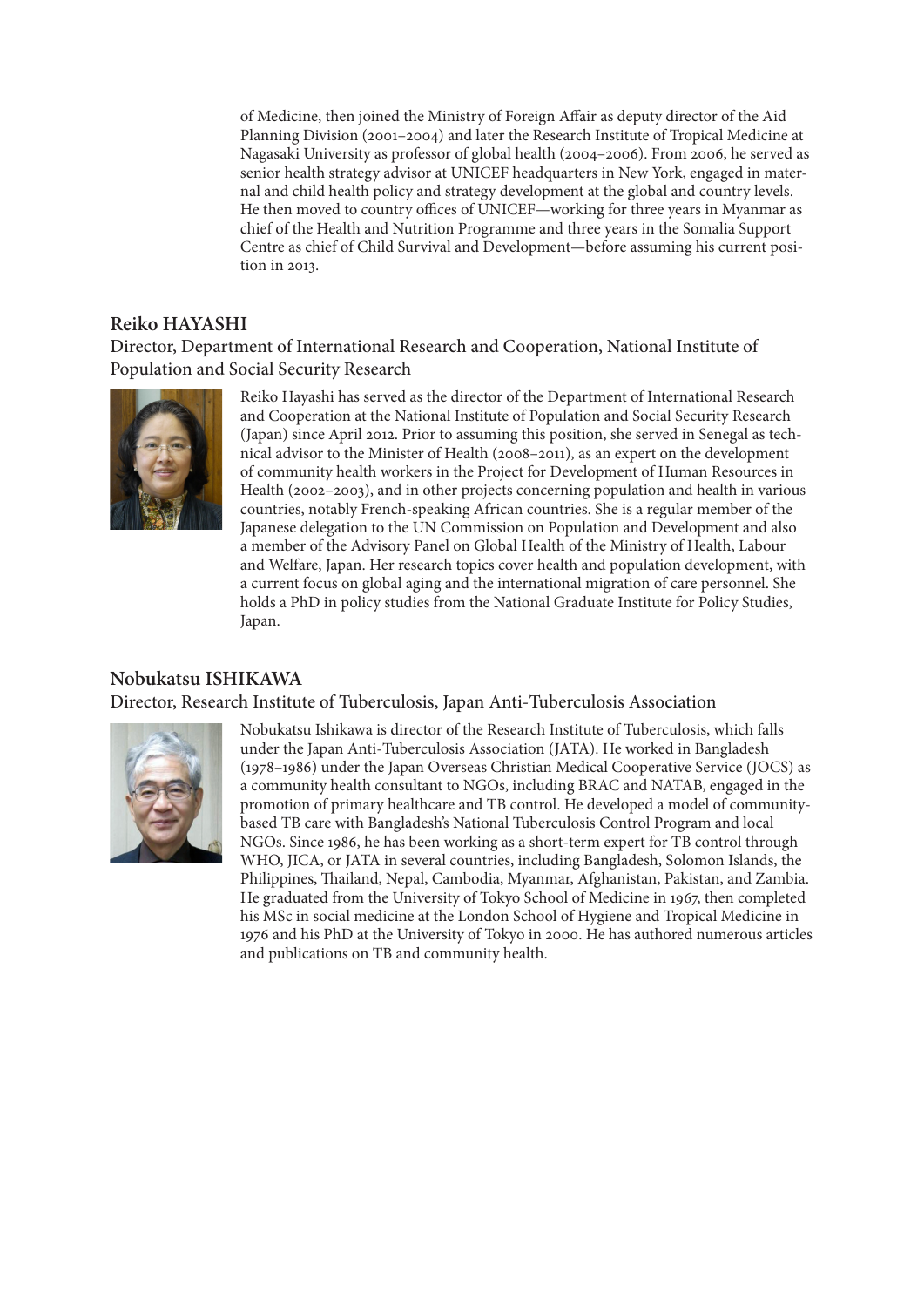# **Hiroki NAKATANI** Professor, Global Initiatives, Keio University



Hiroki Nakatani is presently the specially appointed professor for global initiatives at Keio University (Global Security Institute) and Osaka University (Global and Innovative Medicine). In addition, he serves as a member of the Independent Oversight and Advisory Committee for the WHO Health Emergency Program; special assistant on International Affairs to the Minister of Health, Labour and Welfare, Japan (Global Health Personnel); member of the board of directors, NCGM; and advisor to Eisai Co., Ltd.

He was formerly the assistant director-general of the WHO (2007–2015) in charge of HIV/AIDS, tuberculosis, malaria, and neglected tropical diseases; and the former director-general of the Department of Health and Welfare for Disabled Persons, Social Welfare and War Victims' Relief Bureau, Ministry of Health, Labour and Welfare, Japan (2005–2007). During his long career at the ministry, Dr. Nakatani also participated actively in many international health initiatives, including the G8+Mexico Global Health Security Working Group, he chaired the Chemical Events Working Group for two years, and was seconded to the WHO in Geneva as a scientist in the Division of Development of Human Resources for Health (1988–1993). Dr. Nakatani received his MD from Keio University School of Medicine in 1977, his MPHEd from University of New South Wales in 1980, and his PhD from the Department of Hygiene and Public Health of Keio University in 2001.

#### **Ikuma NOZAKI**

Bureau of International Health Cooperation, NCGM; Advisor for Infectious Disease Control and Laboratory Service in Myanmar



Ikuma Nozaki has expertise on public health, especially in the areas of infectious disease control and laboratory services. He joined the NCGM, a core institution of Japan's international health cooperation, in 2000. With extensive experience in global health–related policymaking and management, his recent activities include serving as technical adviser to the Zambian Ministry of Health on ART expansion from 2007 to 2010 and as technical adviser for infectious disease control and laboratory services in Myanmar from 2013 to the present. In addition, he was seconded to the Ministry of Health, Labour and Welfare of Japan in 2012 as deputy director of the International Affairs Division, where he contributed to policymaking on global health.

Dr. Nozaki received his BE degree in chemical engineering from Doshisha University in 1993, an MD from Shinshu University School of Medicine in 2000, and a PhD from Kyorin University School of Medicine in 2013. He studied global health at the Harvard School of Public Health as a Takemi Fellow in 2011–2012. He is also the recipient of the 2011 Young Professional Award of the Japan Association for International Health and the Takemi Incentive Award of 2013.

#### **Ikuo TAKIZAWA**

Deputy Director General, and Group Director for Health 1, Human Development Department, Japan International Cooperation Agency



Ikuo Takizawa graduated from the University of Tsukuba (Japan) in March 1992 with a BA in international relations and then obtained his MSc in population and international health from the Harvard School of Public Health in June 1998.

He joined JICA in April 1992 and has since been involved in JICA's health and health-related projects in Asia, Latin America, and Africa. He worked in JICA Philippines between 2001 and 2005 as an assistant resident representative in charge of health, education, and local governance. Between 2008 and 2010, he served in JICA Kenya as a regional project formulation advisor for health and was involved in designing, monitoring, and evaluating JICA's health projects in Africa. Currently, he serves as deputy director general of the Human Development Department and oversees JICA's health portfolio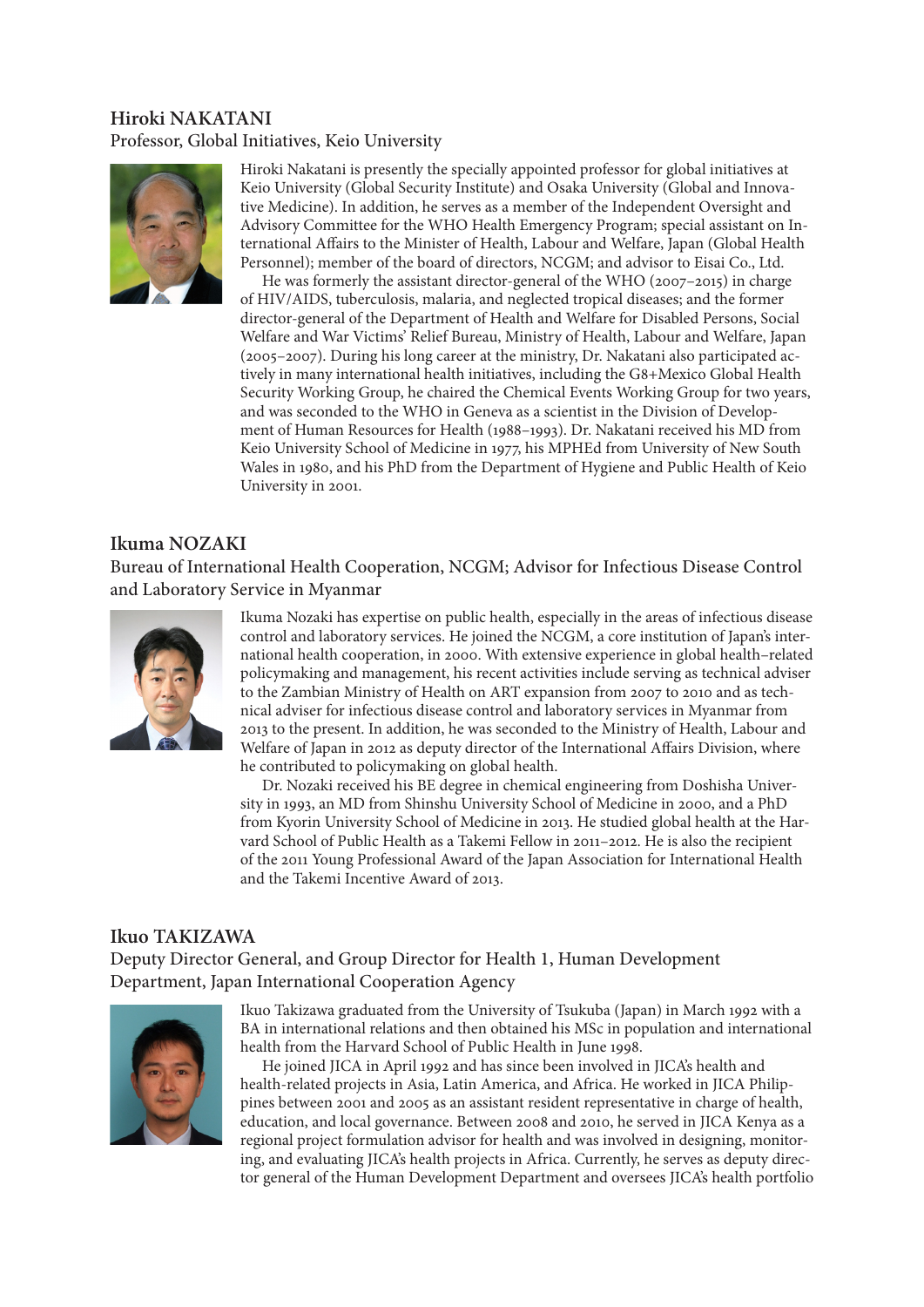in Africa, the Middle East and Europe, and Latin America. Technically, he supervises JICA's operations in health systems strengthening, including universal health coverage (UHC) and infectious disease control, covering health emergency preparedness and response.

# CLOSING REMARKS

#### **Akio OKAWARA**

President and CEO, Japan Center for International Exchange; Director, Friends of the Global Fund, Japan



Since April 2014, Akio Okawara has been president and chief executive officer of the Japan Center for International Exchange (JCIE), one of Japan's leading international affairs institutions. For a decade prior to joining JCIE, he helped lead the Sumitomo Shoji Research Institute, serving from 2006 as its executive director. Mr. Okawara brings with him 40 years of experience in international business and research management. He joined the Sumitomo Corporation in 1973, where he was manager of the Automotive Department No. 4 (1986–1991), served on secondment in the 1980s as assistant to the president of Mazda Motors America in Los Angeles, and worked from 1991 to 1997 as the director of business development at the Washington DC office of Sumitomo Corporation of America. Back in Tokyo, he headed Sumitomo's Information Analysis and Research Department from 2001 to 2004. In 2004, Mr. Okawara was posted to the Sumitomo Shoji Research Institute, which carries out research and analysis of domestic and international politics and economic trends and issues, and also promotes new technology in cooperation with universities and other research institutions. He remained with the institute until his retirement from Sumitomo at the end of 2013. He graduated from Keio University with a BA in law and also studied at Williams College in Massachusetts.

# EMCEE

# **Satoko ITOH** Managing Director and Chief Program Officer, JCIE; Assistant Director, FGFJ



Satoko Itoh joined JCIE in 1988, overseeing a wide range of programs in the areas of global health, civil society, and philanthropy. She is currently responsible for the management of the Friends of the Global Fund, Japan (FGFJ) and JCIE's Global Health and Human Security Program. Having an extensive network that includes a broad range of individuals in government and the private sector, as well as in key civil society organizations, her expertise lies in navigating the complicated dynamics and politics of various actors in the global health community in Japan. Together with years of experience in civil society development and corporate philanthropic partnership in Japan, she has given numerous presentations and written extensively in Japanese and English on the responses to the challenges of communicable diseases at the domestic and global levels and trends in civil society development in Japan. She has a BA from Keio University and an MA in area studies from the School of Oriental and African Studies, University of London.